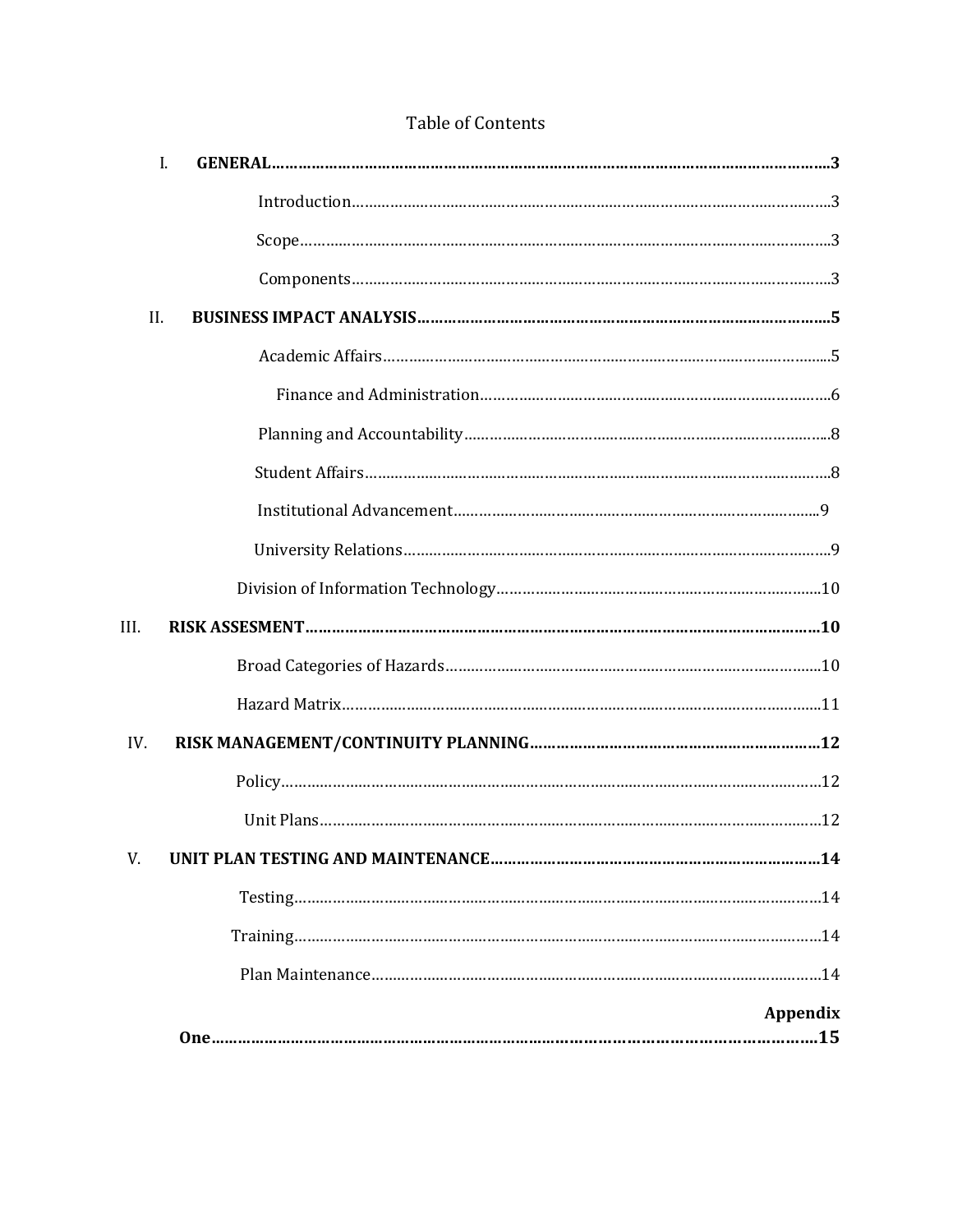## **I. GENERAL**

### **Introduction**

Business Continuity Plan is the process whereby organizations ensure the maintenance of critical operations when confronted with adverse events such as natural disasters, technology failures, human errors, or terrorism. The objectives of a business continuity plan are to minimize loss of the organization, continue to serve customers, and maintain administrative operations. The overall business continuity planning process is depicted in Figure 1.

The University has an obligation to protect and provide for students, faculty, staff, and visitors in the event of a major interruption of our mission or operation. These obligations extend to a responsibility for each Department to be able to meet its individual obligations. This includes the ability to provide the services expected of them and to carry out functions critical to the mission of the University should an event occur that interrupts the normal course of operations. Failure to have an adequate continuity plan could lead to financial disaster, interruptions of academic classes, failure of research projects, and delays in completing other mission critical activities.

### **Scope**

The Business Continuity Plan (BCP) is executed after health, life, and safety issues are addressed. The Campus Disaster Plan addresses health, life, and safety issues. As a minimum, the BCP assumes the following have been restored:

- Police, Fire, and Ambulance services
- Electricity, water, reasonable climate control, and adequate lighting
- Access to and egress from campus, classrooms, and administrative facilities
- Safe handling and proper disposal of toxic substances, biologically hazardous materials, and radioactive materials

Business Continuity Plan encompasses maintaining and recovering the business, not just the recovery of technology.

Business Continuity Planning requires both a university-wide plan and individual plans for operating units that are responsible for mission critical functions. Mission critical functions are processes that are essential to ensure loss to the organization is minimized, constituents continue to be served, and administrative operations are resumed safely and effectively.

## **Components**

The commonly accepted components of a Business Continuity Plan are:

Business Impact Analysis- identifies critical business processes, assigns estimates of maximum allowable downtime, and designates priorities for restoration.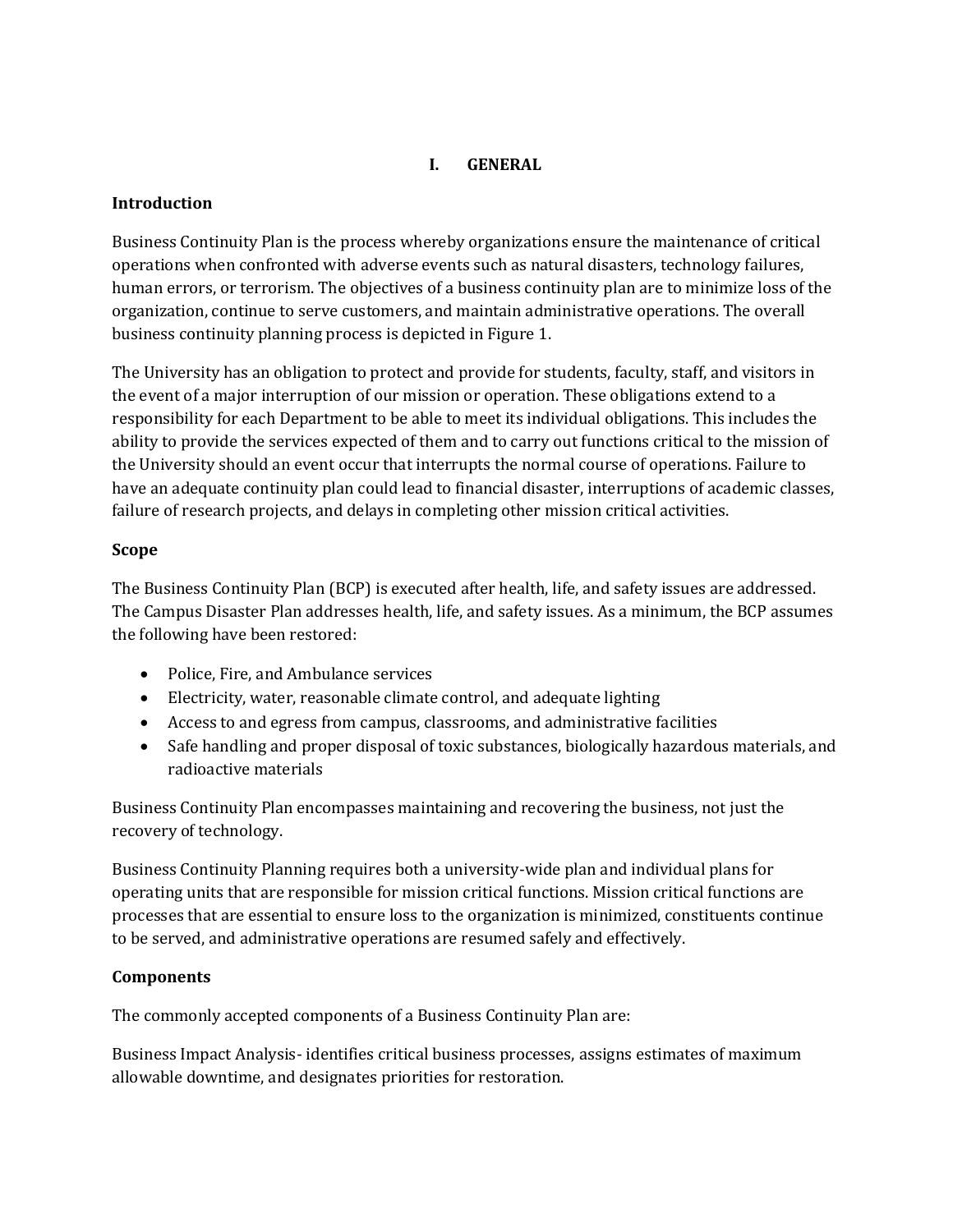Risk Assessment- identifies specific threats, assesses vulnerability to those threats, and assigns degree of risk associated with each threat.



# **Figure 1-The Business Continuity Management Process**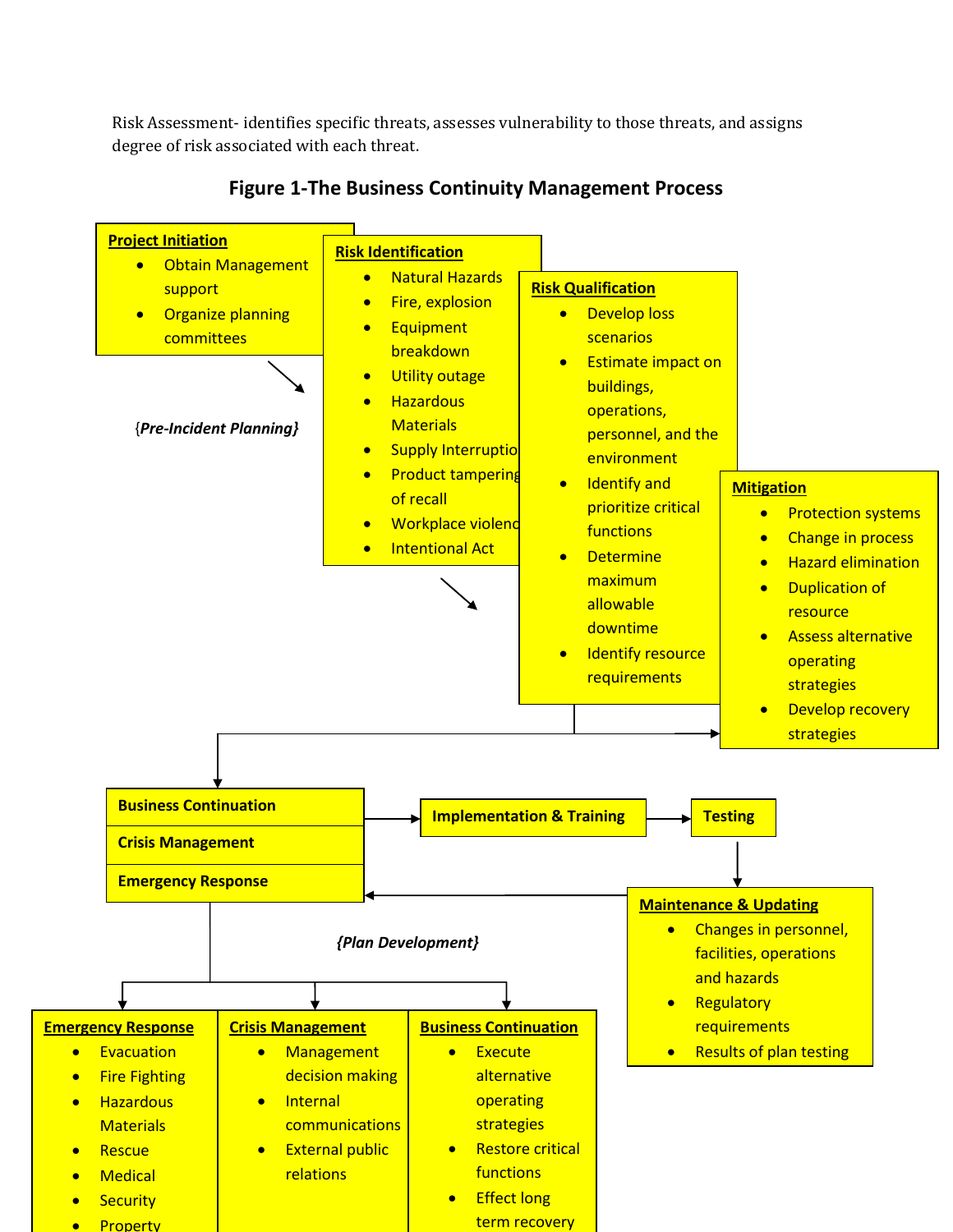### *{Incident Response}*

## *{Incident Response}*

Risk Management/Continuity Planning- utilizes the Risk Assessment to determine which risks should be managed; and provides a written, widely disseminated, and exercised plan on actions necessary to get the business up and running in the event of disruption associated with those risks.

Testing and Updating- establishes mechanisms to exercise the plan and keep it current.

## **II. BUSINESS IMPACT ANALYSIS**

The first step in business continuity planning is determining critical mission processes and interdependencies between these processes that must continue to exist for the University to function. Critical processes generally fall into one of three general categories:

Safety and Security- Activities needed to sustain a safe and secure environment for students, faculty, staff, the visiting public, and surrounding community. While the Disaster Recovery Plan addresses restoring safety and security, the Business Continuity Plan may be concerned with sustaining those functions for an extended period.

Business Support Services- Activities that allow the University to maintain necessary business operations, safeguard assets, and ensure the financial viability of the University. Examples include payroll, revenue collection, accounts payable, and financial reporting.

Learning and Teaching- Activities that carry out or directly support the academic mission of the University. For example, students support services (admissions, registration, etc.), lecture & teaching, research, continuing education programs, and graduation.

Critical business processes identified by each University Division are detailed below

| <b>Business Unit</b>        | <b>Business Process/Business</b> | <b>Allowable</b> | <b>Priority for</b> |
|-----------------------------|----------------------------------|------------------|---------------------|
|                             | <b>Function</b>                  | <b>Downtime</b>  | <b>Recovery</b>     |
| Office of the               | <b>Academic Affairs</b>          | $1-2$ days       | High                |
| VP/Provost                  | Administration                   |                  |                     |
| <b>Provost Senior Staff</b> | Academic Affairs                 | $1-3$ days       | High                |
|                             | Administration                   |                  |                     |
| Grd/Ugrd                    | Admissions Peak (Oct-late        | $0-1$ days       | High                |
| Admissions                  | May)                             |                  |                     |
| Grd/Ugrd                    | <b>Admissions Non Peak</b>       | $1-2$ days       | High                |
| Admissions                  |                                  |                  |                     |
| Financial Aid               | Award Cycle Peak (Sep-late       | $0-1$ days       | High                |
|                             | May)                             |                  |                     |
| Financial Aid               | Award Cycle Non Peak             | $1-2$ days       | High                |
| Registrar                   | Registrations/Grade              | $0-1$ days       | High                |
|                             | Submission/Drop Add Peak         |                  |                     |
| Registrar                   | Registrations/Grade              | $1-2$ days       | High                |

## **Academic Affairs**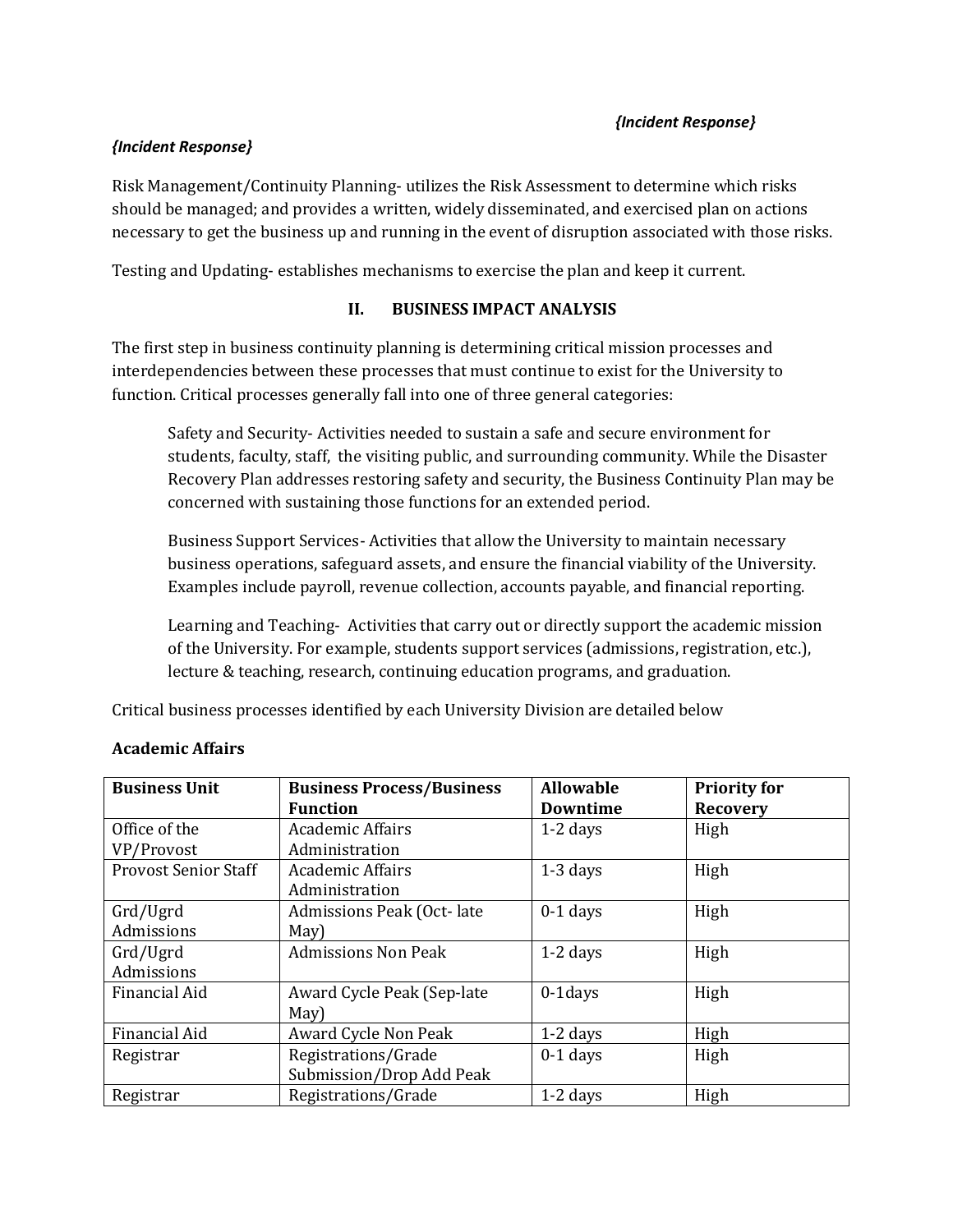| $\sqrt{ }$<br>Submission/Drop<br>Non<br>Add<br>_____ |  |
|------------------------------------------------------|--|
| еак                                                  |  |

| <b>Business Unit</b>          | <b>Business Process/Business</b>       | <b>Allowable</b> | <b>Priority for</b> |
|-------------------------------|----------------------------------------|------------------|---------------------|
|                               | <b>Function</b>                        | <b>Downtime</b>  | <b>Recovery</b>     |
| <b>International Student</b>  | Visa Processing, interface with        | $1-2$ days       | High                |
| <b>Services</b>               | International students and INS, etc.   |                  |                     |
| Office of the VP for          | Human Resources and Budget Office      | $0-1$ days       | High                |
| Finance and                   |                                        |                  |                     |
| Administration                |                                        |                  |                     |
| Other Academic Affairs        | Office of Institutional Effectiveness, | $3-5$ days       | Medium              |
| Units                         | Advising Center, Testing Center,       |                  |                     |
| <b>Institutional Research</b> | Institutional studies and reporting    | $2-3$ days       | Medium              |
| Colleges/Libraries/Other      | Instruction/Administration/Support     | TBD in           | TBD in College      |
| <b>Academic Units</b>         |                                        | College Level    | Level Plans         |
|                               |                                        | Plans            |                     |

# **Finance and Administration**

| <b>Business Unit</b>     | <b>Business Process/Business Function</b>       | <b>Allowable</b>  | <b>Priority for</b> |
|--------------------------|-------------------------------------------------|-------------------|---------------------|
|                          |                                                 | <b>Downtime</b>   | <b>Recovery</b>     |
| <b>Business Services</b> | <b>Mail Services</b>                            | 1 Day             | High                |
|                          |                                                 |                   |                     |
| <b>Business Services</b> | <b>Motor Transportation Services</b>            | $1/2$ Day         | High                |
|                          |                                                 |                   |                     |
| <b>Business Services</b> | <b>Bowie Card Office</b>                        | 1-2 Days          | Medium              |
| <b>Business Services</b> | <b>Travel Services</b>                          | 1-2 Days          | Medium              |
| <b>Human Resources</b>   | Classification                                  | 2-3 Days          | High                |
|                          |                                                 |                   |                     |
| <b>Human Resources</b>   | Employment                                      | 1 Day             | High                |
| <b>Human Resources</b>   | <b>Staff Relations</b>                          | 2-3 Days          | Medium              |
| <b>Human Resources</b>   | Organizational Development & Training           | 5 Days            | Low                 |
| Procurement              | Purchasing                                      | $1/2$ Day         | High                |
| <b>Facilities</b>        | <b>Construction &amp; Faculties Procurement</b> | $1/2$ Day         | High                |
| <b>Bowie Card Office</b> | <b>Dining Services</b>                          | None              | High                |
| Procurement              | <b>Central Receiving</b>                        | $1/2$ Day         | High                |
|                          |                                                 |                   |                     |
| Procurement              | Central Shipping & Distribution                 | $\frac{1}{2}$ Day | High                |
| Comptroller              | Bursar- Peak Period- Online Payments            | 1 Day             | High                |
|                          | Bursar- Peak Period- Bill Generation            | 1 Day             |                     |
|                          | Bursar- Peak Period-Walk Up Payments            | 2-3 Days          |                     |
| Comptroller              | Bursar- Peak Period- Online Payments            | 1 Day             | High                |
|                          | Bursar- Peak Period- Bill Generation            | 5-10 Days         |                     |
|                          | Bursar- Peak Period- Walk Up Payments           | 2-3 Days          |                     |
| Comptroller              | Accounts Payable/Accounts Receivable            | 1 Day             | High                |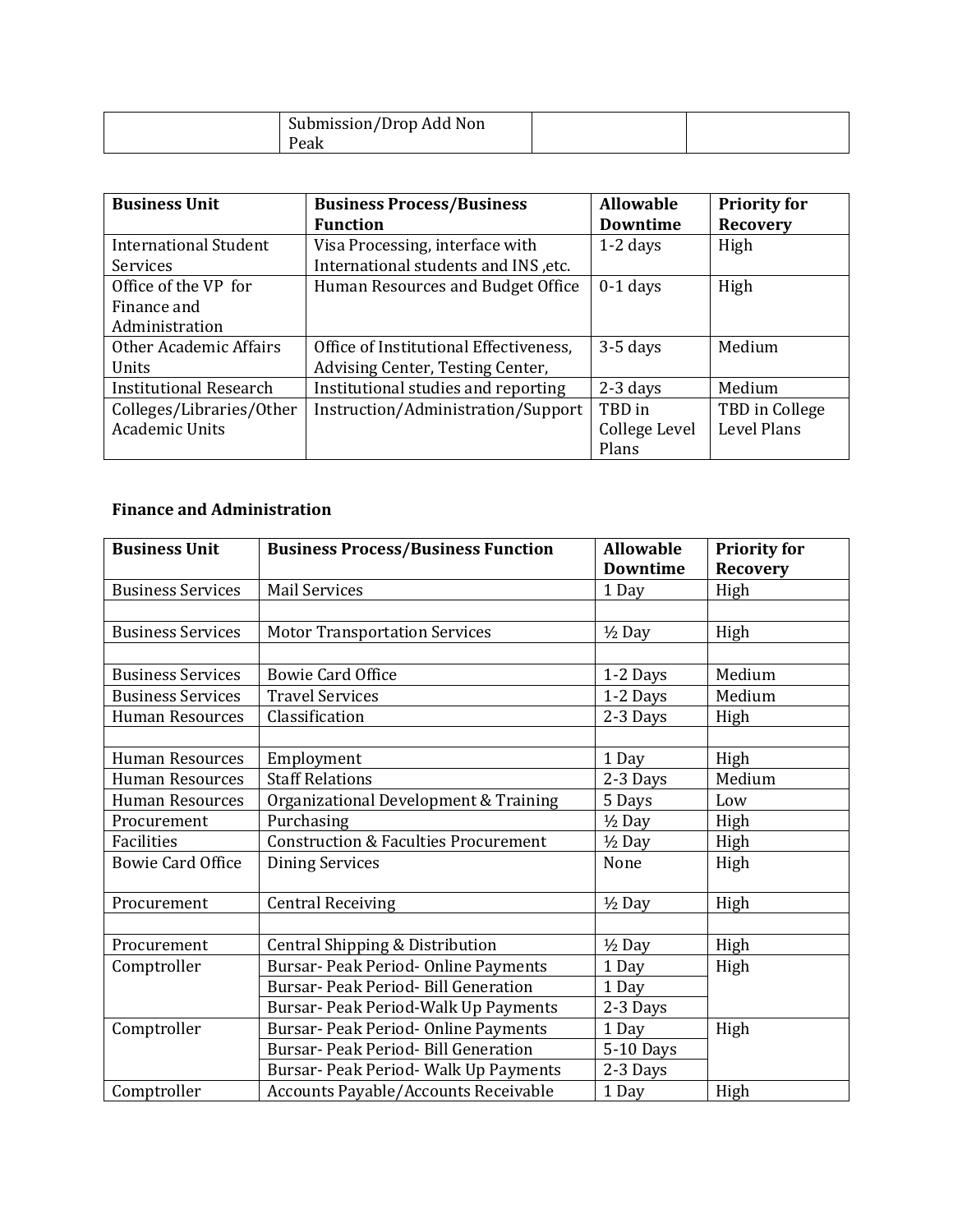| Comptroller | General Accounting-Working Fund Checks | $\frac{1}{2}$ Day | High   |
|-------------|----------------------------------------|-------------------|--------|
| Comptroller | Payroll                                | None              | High   |
| Comptroller | Budget-Peak                            | <sup>1</sup> Day  | Medium |

| <b>Business Unit</b>         | <b>Business Process/Business Function</b> | <b>Allowable</b> | <b>Priority for</b> |
|------------------------------|-------------------------------------------|------------------|---------------------|
|                              |                                           | <b>Downtime</b>  | <b>Recovery</b>     |
| Comptroller                  | Budget-Non-Peak                           | 2-3 Days         | Medium              |
| Comptroller                  | <b>Contract and Grants Accounting</b>     | 1 Day            | High                |
|                              |                                           | 24-48 Hours      | Medium              |
| Facilities Management        | <b>Facilities Planning</b>                |                  |                     |
| <b>Facilities Management</b> | Architecture, Engineering &               | 24-48 Hours      | Medium              |
|                              | Construction                              |                  |                     |
| <b>Facilities Management</b> | <b>Operations and Maintenance</b>         | None             | High                |
| <b>Facilities Management</b> | <b>Building and Landscape Services</b>    | None             | High                |
| <b>Facilities Management</b> | Office of Facilities Administration       | None             | High                |
|                              | Staffing operations of critical personnel | None             | High                |
|                              | for emergency responses                   |                  |                     |
|                              | Providing emergency response for the      | None             | High                |
|                              | campus                                    |                  |                     |
|                              | Providing technical assistance and        | None             | High                |
|                              | evaluation to assess and communicate      |                  |                     |
|                              | tasks                                     |                  |                     |
|                              | Investigating accidents, incidents,       | None             | High                |
|                              | exposures, and discharges                 |                  |                     |
|                              | Access to emergency communications        | None             | High                |
|                              | equipment and vehicles                    |                  |                     |
| Finance and                  | Managing/Reporting worker's               | None             | High                |
| Administration               | compensations injuries                    |                  |                     |
| Finance and                  | Managing insurance claims process for     | 2 Days           | Medium              |
| Administration               | all incidents                             |                  |                     |
|                              | <b>Business Process</b>                   | <b>Allowable</b> | <b>Priority for</b> |
| <b>Student Affairs</b>       |                                           | <b>Downtime</b>  | <b>Recovery</b>     |
| <b>Public Saftey</b>         | Provide notice of hazardous material      | None             | High                |
|                              | releases to regulatory agencies           |                  |                     |
|                              |                                           |                  |                     |
|                              | Provide collection, packaging, and        | 7 Days           | Low                 |
|                              | secure storage of controlled waste        |                  |                     |
|                              | Access to chemical inventories            | None             | High                |
|                              | Access to Material Safety Data Sheet Info | None             | High                |
|                              | and Lab Signage                           |                  |                     |
|                              | <b>Access to Personal Protective</b>      | None             | High                |
|                              | Equipment                                 |                  |                     |
|                              |                                           |                  |                     |
|                              |                                           |                  |                     |
| <b>Public Safety</b>         | Staffing operations of critical personnel | None             | High                |
|                              | for emergency response                    |                  |                     |
| <b>Public Safety</b>         | Providing emergency communications        | None             | High                |
|                              | equipment and vehicles                    |                  |                     |
| <b>Public Safety</b>         | <b>Activation of Campus Emergency</b>     | None             | High                |
|                              | <b>Operations Center</b>                  |                  |                     |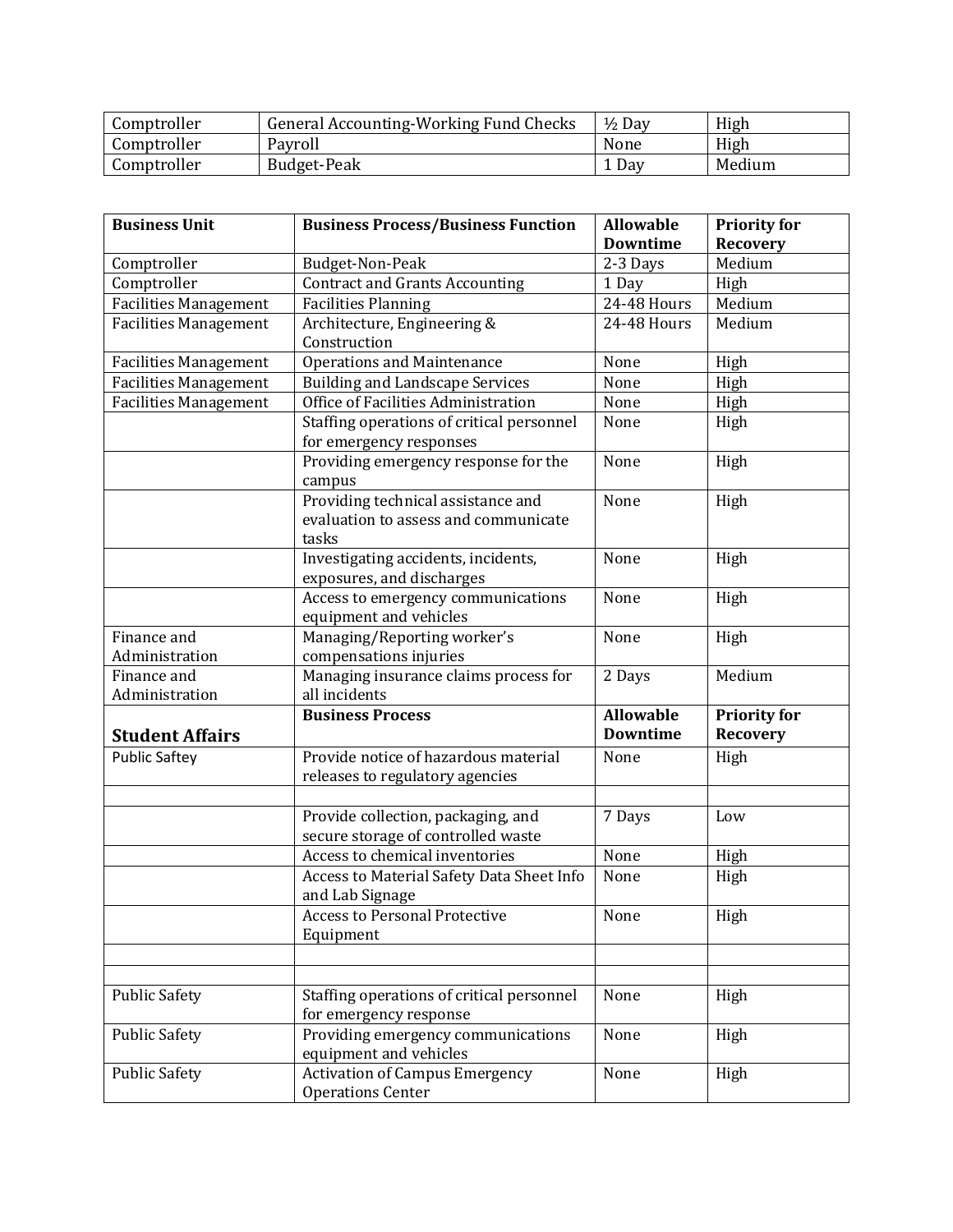| $-$<br>$D----$<br>.<br>--<br>DЦ<br>,,,,, |  |  |
|------------------------------------------|--|--|
|                                          |  |  |

| <b>Public Safety</b> | Mobilizing Field Incident Command Post  | None  | Medium |
|----------------------|-----------------------------------------|-------|--------|
|                      |                                         |       |        |
| <b>Public Safety</b> | Investigating criminal activity related | None  | Medium |
|                      | to incident                             |       |        |
| <b>Public Safety</b> | Providing site security and orderly     | None  | High   |
|                      | traffic flow                            |       |        |
| <b>Public Safety</b> | Acquiring other law enforcement and     | 1 Day | Medium |
|                      | governmental resources                  |       |        |

## **Research**

| <b>Business Unit</b> | <b>Business Process/Business Function</b> | <b>Allowable</b> | <b>Priority for</b> |
|----------------------|-------------------------------------------|------------------|---------------------|
|                      |                                           | <b>Downtime</b>  | <b>Recovery</b>     |
| <b>OPAA</b>          | Pre-proposal Routing & Review             | 1 Day            | High                |
| <b>OPAA</b>          | Electronic Proposal/Data Submission       | 1 Day            | High                |
| <b>OPAA</b>          | <b>Electronic Data-entry</b>              | 2 Days           | Medium              |
| <b>OPAA</b>          | <b>Electronic Data Management</b>         | 2 Days           | Medium              |
| <b>OPAA</b>          | Campus Outreach                           | 5 Days           | Low                 |
|                      |                                           |                  |                     |
| <b>IRB</b>           | Review & approval of applicable           | 2 Days           | Medium              |
|                      | research proposals                        |                  |                     |
|                      |                                           |                  |                     |
|                      | Intellectual property protection          | 5 Days           | Low                 |
|                      |                                           | 5 Days           | Low                 |

## **Student Affairs**

| <b>Business Unit</b>       | <b>Business Process/Business Function</b> | <b>Allowable</b> | <b>Priority for</b> |
|----------------------------|-------------------------------------------|------------------|---------------------|
|                            |                                           | <b>Downtime</b>  | <b>Recovery</b>     |
| <b>Students Affairs</b>    |                                           | 8 Hours          | High                |
| Recreation and             | <b>Campus Recreation Center</b>           | 24-48 Hours      | Low                 |
| Intramurals                |                                           |                  |                     |
| <b>Career Center</b>       | <b>Career Fairs</b>                       | 4 Hours          | Medium              |
| <b>Conference Services</b> | <b>Summer Conferences</b>                 | 4 Hours          | Medium              |
|                            |                                           |                  |                     |
| <b>Counseling Center</b>   | <b>Counseling Service</b>                 | 24 Hours         | Medium              |
| <b>Advising Center</b>     | <b>Disability Support Services</b>        | None             | High                |
|                            |                                           |                  |                     |
|                            |                                           |                  |                     |
|                            |                                           |                  |                     |
|                            |                                           |                  |                     |
|                            |                                           |                  |                     |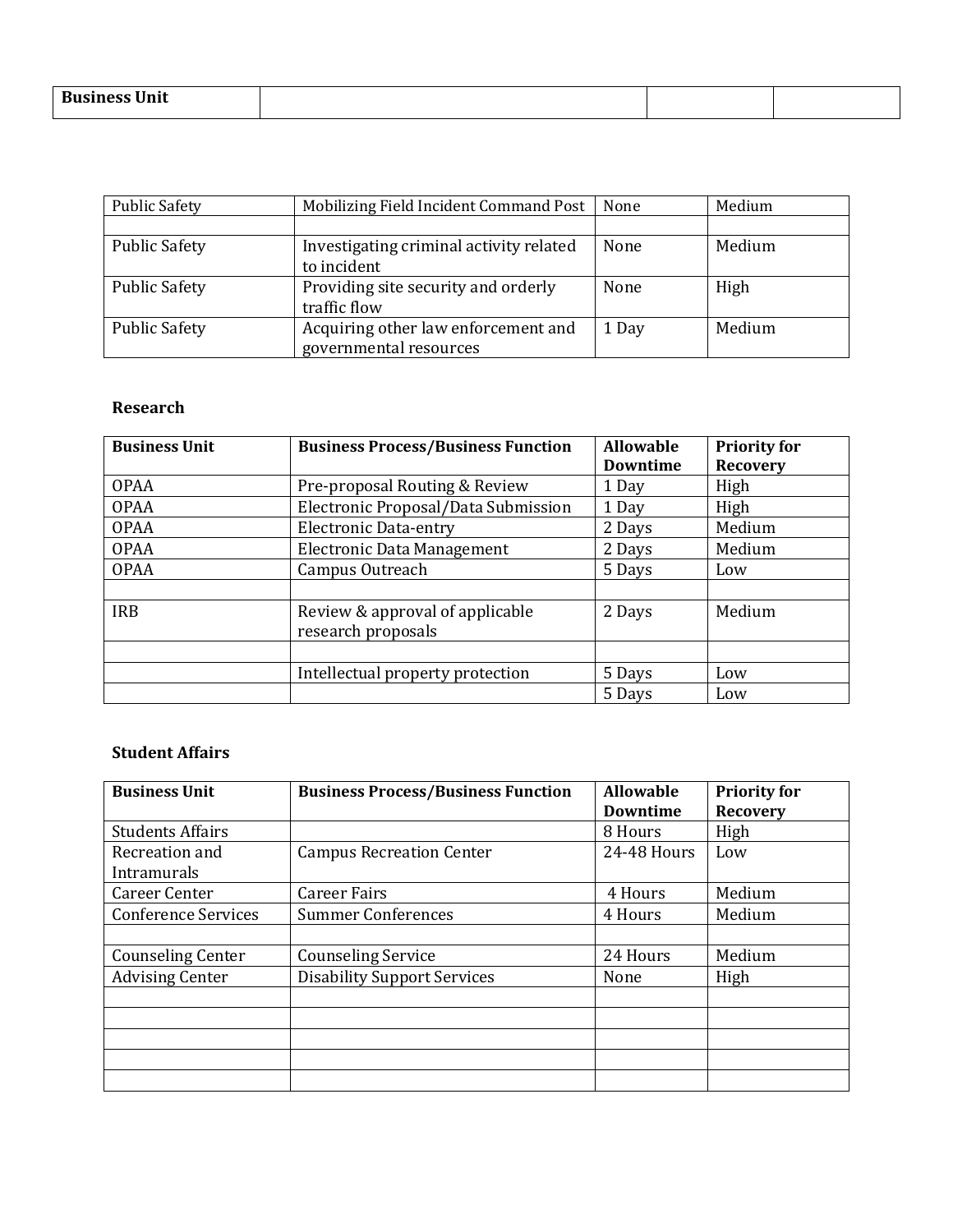| Health Center                  | Primary Care                                | 4hours    | High   |
|--------------------------------|---------------------------------------------|-----------|--------|
| Health Center                  | <b>Medical Records</b>                      | 4 hours   | Medium |
| Health Center                  | <b>Information Systems</b>                  | 1-2 hours | Medium |
| <b>Residential Facilities</b>  | Housekeeping and Maintenance                | None      | High   |
| <b>Residential Facilities</b>  | Security and Special Services               | None      | High   |
| <b>Residential Facilities</b>  | Financial & Information Technology Services | None      | High   |
| Resident Life                  | Assignments and Public Inquiry              | 1 day     | Low    |
| Resident Life                  | Residence Halls                             | None      | High   |
| Wiseman Student Centre'        | <b>General Operations</b>                   | 1 day     | Low    |
| <b>Transportation Services</b> | <b>Fleet Management</b>                     | None      | High   |
|                                |                                             |           |        |

## **Institutional Advancement**

|                                                 | <b>Downtime</b>                      | <b>Priority for</b><br><b>Recovery</b><br>High |  |
|-------------------------------------------------|--------------------------------------|------------------------------------------------|--|
| Computer services (Email, data processing, etc) | Peak: 2Days<br>Off Peak: 3-5<br>days |                                                |  |
| Fundraising                                     | Peak: 2Days<br>Off Peak: 5 days      | Med                                            |  |
| Alumni Association Events                       | Peak: 2Days<br>Off Peak: 5 days      | Peak: Med<br>Off Peak: Low                     |  |
| Alumni Association Membership Dues Processing   | Peak: 2Days<br>Off Peak: 5 days      | Peak: High<br>Off Peak: Med                    |  |
|                                                 |                                      |                                                |  |

# **University Relations**

| <b>Business Unit</b>              | <b>Business Process/Business function</b>               | <b>Allowable</b><br><b>Downtime</b>  | <b>Priority for</b><br><b>Recovery</b> |
|-----------------------------------|---------------------------------------------------------|--------------------------------------|----------------------------------------|
| Public Relations and<br>Marketing | Public information including internet<br>communications | None                                 | High                                   |
| <b>Information Services</b>       | Computer services (Email, data processing, etc)         | Peak: 2Days<br>Off Peak: 3-5<br>days | High                                   |
| Public Relations and<br>Marketing | Outreach to UM & the State                              | None                                 | High                                   |
|                                   |                                                         |                                      |                                        |
|                                   |                                                         |                                      |                                        |
|                                   |                                                         |                                      |                                        |
|                                   |                                                         |                                      |                                        |

# **Division of Information Technology**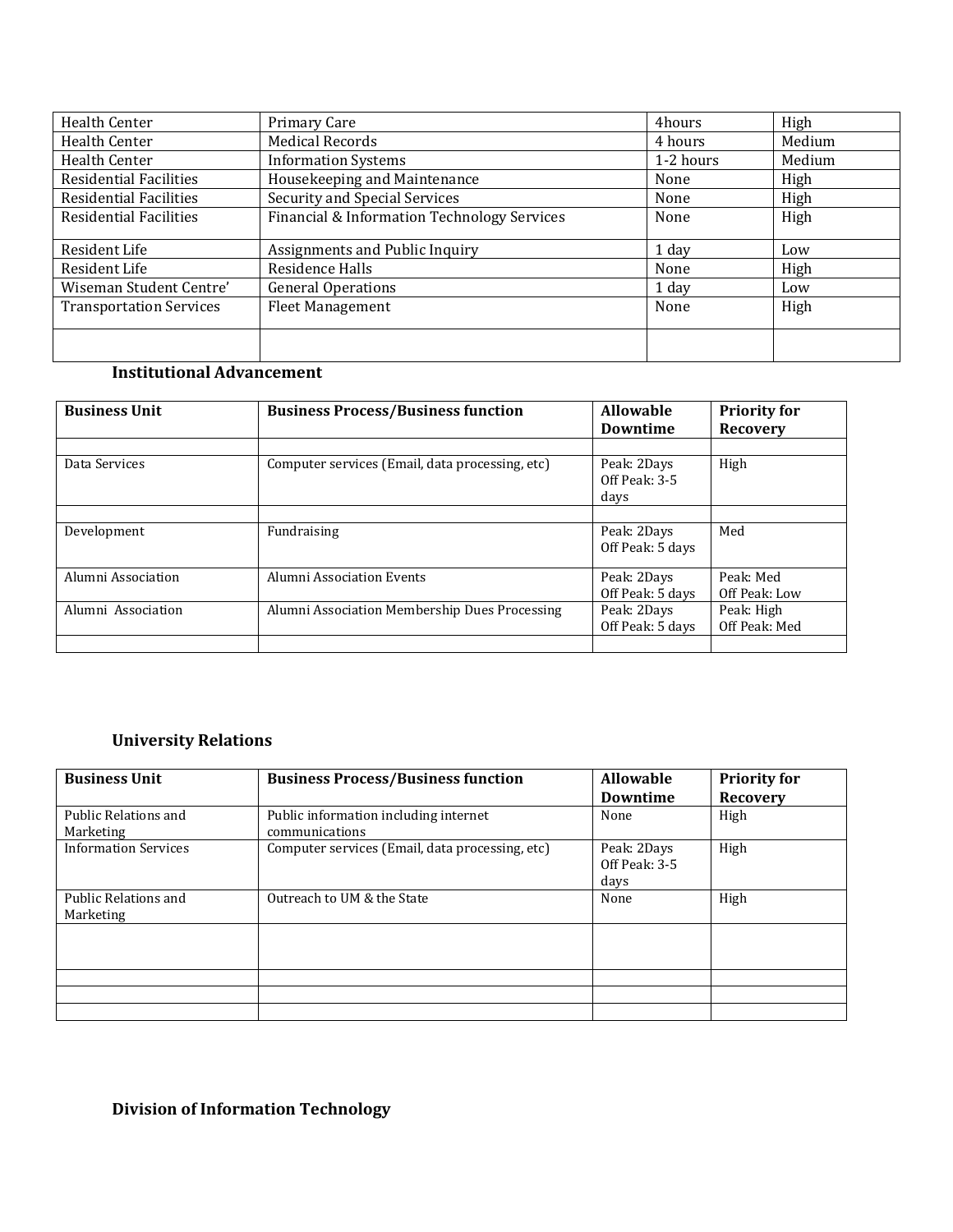The core services provided by the Division of Information Technology (e.g. telephone, network, administrative s software applications) are considered basic to the recovery of most if not all the above business processes. As such, DIT maintains a separate Disaster Recovery Plan that addresses the recovery and the continuity of those services in the event of a disaster.

## **III. Risk Assessment**

The second step of business continuity planning is to determine the potential hazards or threats that could affect the University, assess the likelihood of their occurrence, and analyze our vulnerability. This analysis then forms the basis for preparing the continuity plan. More time and resources are spent planning for and, where possible, preventing disasters that are judged to have both a high likelihood of occurrence and a high level of severity.

This risk analysis provided herein is extracted verbatim from the University's Disaster Recovery Plan. This risk analysis addresses the likelihood of occurrence and severity of threats as viewed from a campus wide perspective. Operating units can use this assessment as a guide in developing their specific risk assessments, but must realize that both likelihood of occurrence and event consequence may differ when viewed from a unit level. For example, the occurrence of a major fire that affects the entire University is judged to be unlikely, but the occurrence of a fire affecting a specific warehouse that lacks robust fire prevention measures may be judged likely.

### **Broad Categories of Hazards**

The Bowie State University recognizes that the planning process must address each hazard that threatens the University. The University is vulnerable to a wide range of threats. The University, with, location to MARC, use of space, rapidly growing student population, and commuter population is subject to a wide variety of negative impacts from natural and technological hazards. The natural hazards and technological or man-made hazards that confront the University include:

### Natural Hazards

- Floods:
- Fires;
- Earthquakes;
- Extreme weather,/storm; and

### Technological/Man-made Hazards

- Utility/telecomm failure
- Hazardous materials;
- Major vehicle accident;
- Train accident;
- Airplane crash;
- Civil disturbance; and
- Terrorism.

A hazard matrix that depicts the likelihood of occurrence and severity level of each of these hazards is listed below.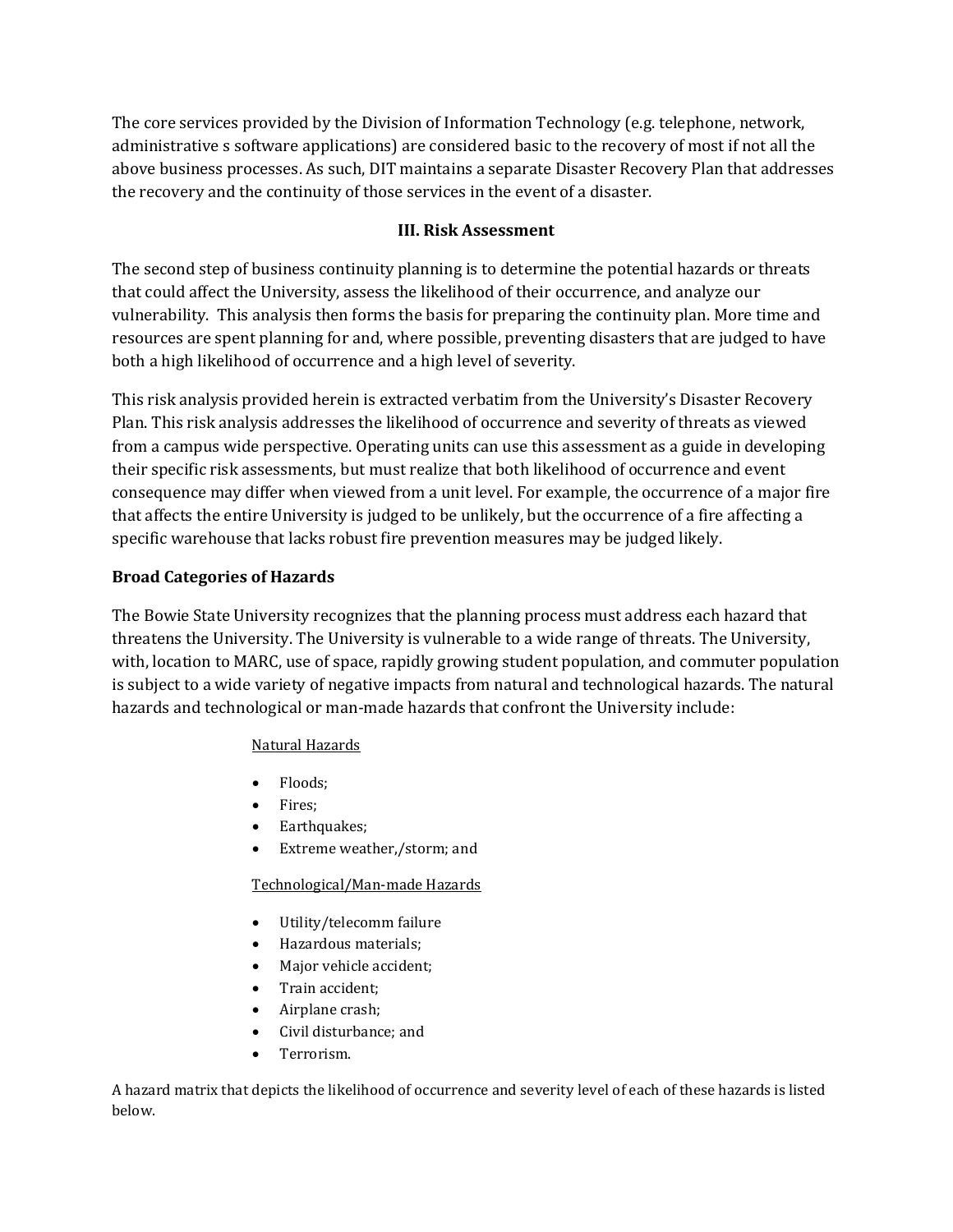### **Hazard Matrix**

| <b>Hazard</b>                       | <b>Likelihood of</b><br><b>Occurrence</b> |                           | <b>Severity</b>           |                           |                           |
|-------------------------------------|-------------------------------------------|---------------------------|---------------------------|---------------------------|---------------------------|
|                                     | Likely                                    | <b>Unlikely</b>           | <b>High</b>               | <b>Moderate</b>           | Low                       |
| <b>Tornado</b>                      | $\overline{\mathbf{X}}$                   |                           | $\overline{\mathbf{X}}$   |                           |                           |
| Flood                               |                                           | $\boldsymbol{\mathrm{X}}$ |                           |                           | $\boldsymbol{\mathrm{X}}$ |
| <b>Air Crash</b>                    | $\boldsymbol{\mathrm{X}}$                 |                           |                           |                           | $\boldsymbol{\mathrm{X}}$ |
| <b>Structural Collapse</b>          |                                           | $\boldsymbol{\mathrm{X}}$ |                           | $\boldsymbol{\mathrm{X}}$ |                           |
| <b>Disease Outbreak</b>             |                                           | $\overline{\mathbf{X}}$   |                           |                           | $\boldsymbol{\mathrm{X}}$ |
| <b>Civil Disorder</b>               |                                           | $\boldsymbol{\mathrm{X}}$ | $\overline{\mathbf{X}}$   |                           |                           |
| <b>Train Accident</b>               |                                           | $\overline{\mathbf{X}}$   | $\overline{\mathbf{X}}$   |                           |                           |
| <b>Utility Failure</b>              | $\boldsymbol{\mathrm{X}}$                 |                           | $\overline{\mathbf{X}}$   |                           |                           |
| <b>Power Failure</b>                |                                           | $\overline{\mathbf{X}}$   | $\overline{\mathbf{X}}$   |                           |                           |
| <b>Telecomm Failure</b>             |                                           | $\overline{\mathbf{X}}$   | $\overline{\mathbf{X}}$   |                           |                           |
| <b>Major Fire</b>                   |                                           | $\overline{\mathbf{X}}$   |                           | $\mathbf X$               |                           |
| <b>Extreme Weather</b>              | $\boldsymbol{\mathrm{X}}$                 |                           | $\boldsymbol{\mathrm{X}}$ |                           |                           |
| <b>Terrorist Threat</b>             |                                           | $\boldsymbol{\mathrm{X}}$ | $\boldsymbol{\mathrm{X}}$ |                           |                           |
| Hazmat                              | $\overline{\mathbf{X}}$                   |                           | $\overline{\mathbf{X}}$   |                           |                           |
| Earthquake                          |                                           | $\overline{\mathbf{X}}$   | $\overline{\mathbf{X}}$   |                           |                           |
| <b>Active Shooter</b>               | $\pmb{\mathsf{X}}$                        |                           | $\overline{\mathbf{X}}$   |                           |                           |
| <b>Public Assembly</b><br>Emergency | $\overline{\mathbf{X}}$                   |                           |                           |                           | $\boldsymbol{\mathrm{X}}$ |
| <b>Hostage Situation</b>            | $\overline{\mathbf{X}}$                   |                           |                           | $\boldsymbol{\mathrm{X}}$ |                           |

## **IV. RISK MANAGEMENT/ CONTINUITY PLANNING**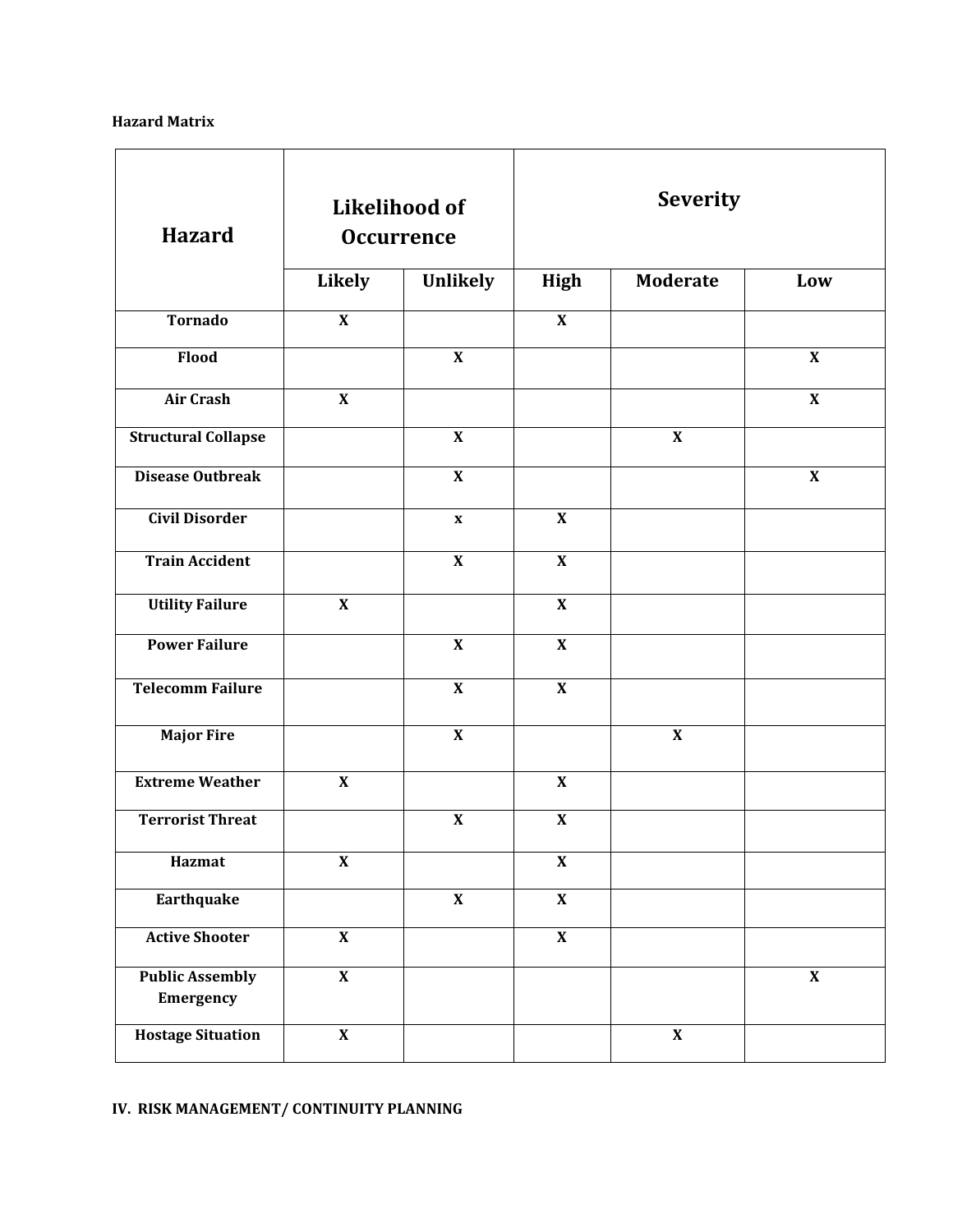#### **Policy**

The University division will appoint a Emergency Preparedness Planning Committee (EPP) responsible for continuity planning. This person will be the division focal point for determining which of its units operates processes that are critical and ensuring those processes are identified in section II of this plan.

Each division will ensure that operating units responsible for critical business processes identified in section II develop a Business Continuity Plan that enables the operating unit to continue to perform those critical functions and services in the event of a disaster. This decision will be based on factors such as commonality of business process, size of the division, etc. However, all identified critical processes must have covered by a plan.

Unit plans must take into account the possibility that a University-wide interruption may affect multiple units. Departments that depend on other departments or external suppliers to ensure these suppliers or units also have a continuity plan.

The EPP Committee will provide central coordination of continuity planning process to assist units in determining space, equipment, and services that might be available within the University and to make the planning process coherent across units.

The Vice President for Student Affairs will be responsible for collecting all unit plans and the combination of this document and the unit plans will constitute the University's complete business Continuity Plan. Initial versions of unit plans will be completed and forwarded to VPSA no later than six months from the approval of this plan.

In the event plan activation requires prioritization among units for the recovery of services or allocation of limited resources, that prioritization will be accomplished by the President's Cabinet after consideration of the exact circumstances surrounding the plan activation.

### **Unit Plans**

The plan for operational continuity shall contain clear strategies and procedures need to continue operations and execute a recovery in the event of an interruption that compromises the ability of the operating unit to carry out its critical functions.

The determination that an interruption has occurred may be made by the individual unit manager for local occurrences or by the Cabinet for university-wide occurrences.

Unit plans will follow business continuity planning principles described in this document. The unit Business Continuity Plan should be developed by completing and documenting these steps:

Determine which subset of critical business process(s) identified in section II are being addressed by the unit plan.

Develop a unit risk analysis that uses section III of this document as a guide and identifies risks and/or hazards that might reasonably pose a threat to the operation unit's ability to function. The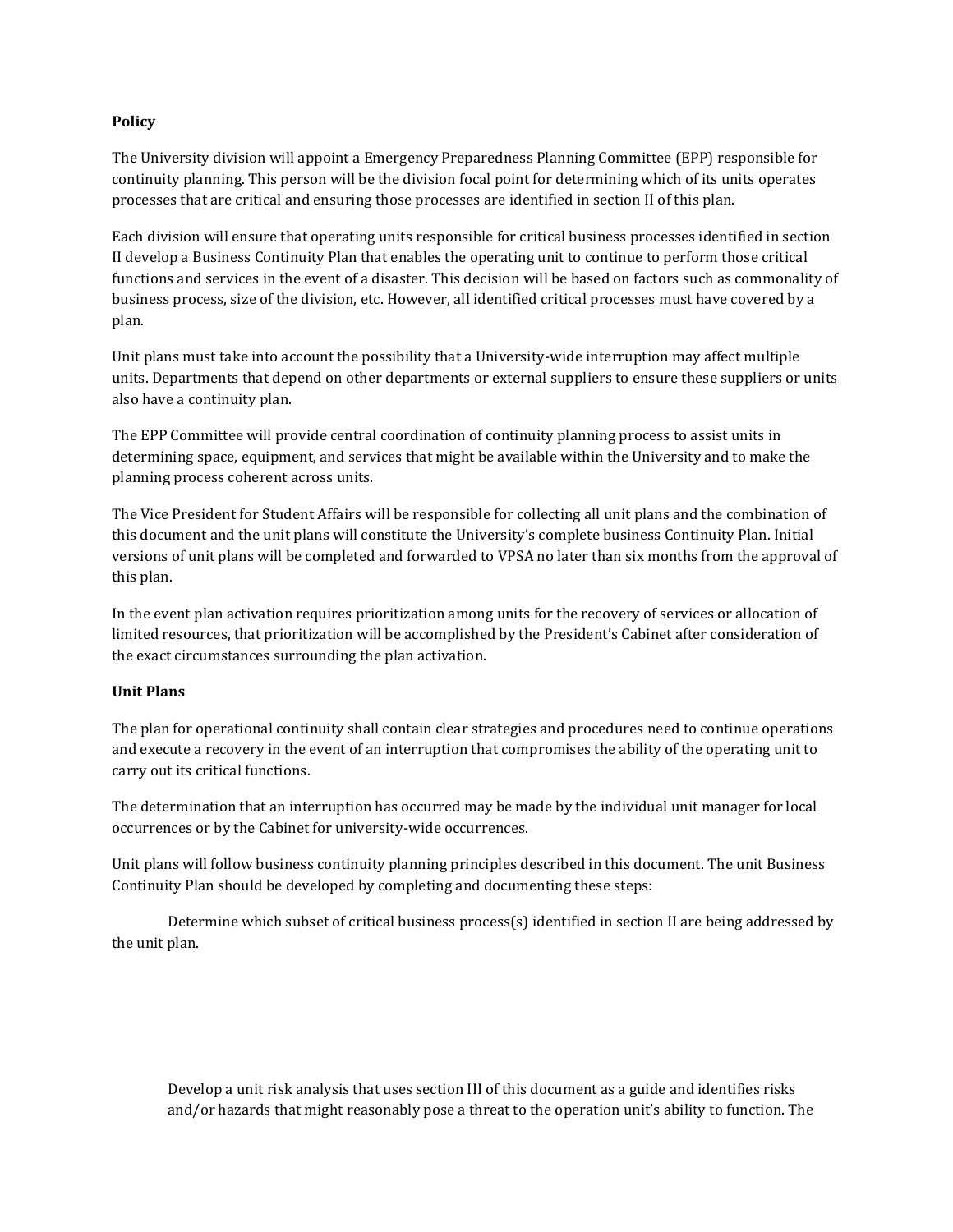unit risk analysis should examine threats as they apply to the operating unit so the results may differ from those in section III.

Identify existing and easily implemented controls to avoid these risks and hazards.

Develop and document procedures for recovering all or part of the highest priority functions, given specific failure scenarios and time horizons.

Determine whether each process could be suspended or degraded or whether it must be fully operational immediately. In many cases, service levels may be considerably less than existed prior to interruption, but nevertheless sufficient to sustain the critical mission function for some time.

Determine the time frame for fully recovery of critical functions if a degraded service level is deemed initially acceptable.

Identify alternate work sites or other temporary facilities for the most critical functions.

Provide for the ongoing back up of critical data and protection of critical equipment.

Assign local recovery roles, responsibilities, and authority.

Develop procedures for recovering impacted operations quickly, and strategies for providing programs and services under various emergency conditions.

Determine when the plan needs to be activated and identify who within the unit is authorized to implement the plan.

Identify all persons with copies of the plan. Store at least one current copy in an off-site facility with immediate availability.

Maintain the list of resources, vendors, etc. with which the unit has agreements for the provision of services, supplies, or equipment to be used in the event of an interruption of operations.

Establish procedures for contacting appropriate University departments and University suppliers in the event of an interruption of operations.

Establish procedures for return to full, normal operations of the operating unit, including that of noncritical functions.

The questionnaire found at Appendix 1 may assist units in formulating their Business Continuity Plan.

#### **V. UNIT PLAN TESTING AND MAINTENANCE**